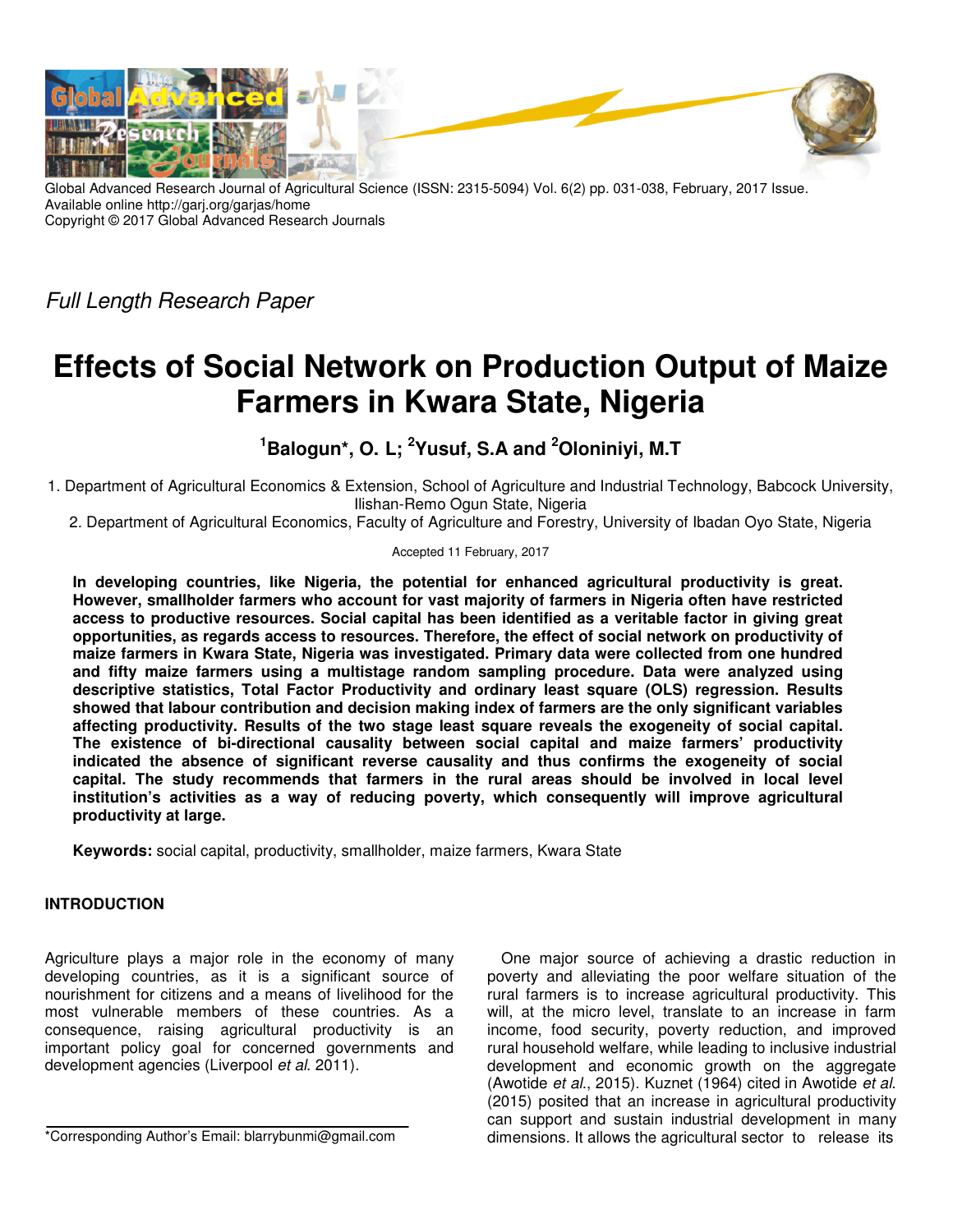labor force to the non-agricultural sector while meeting the food demand of the non-agricultural sector. It also raises agricultural sector income and creates rural purchasing power needed to purchase industrial goods. In addition, it enables the agricultural sector to supply food to industrial workers at affordable prices to the profitability of the industries.

Agricultural productivity is a measure of the performance of the agricultural sector and thus provides a guide to the efficiency of the sector (Conradie et al., 2009 cited in Awotide et al.,2015)**.** Increasing agricultural productivity requires one or more of the following: an increase in output and input with output increasing proportionately more than inputs; an increase in output while inputs remain the same; a decrease in both output and input with input decreasing more; or decreasing input while output remains the same (Adewuyi 2006; Oni et al., 2009).

Increasing inputs in order to expand output involves raising both the quality and quantity of inputs, examples of which would include the mechanization of agricultural processes, use of high yield varieties, use of fertilizers, irrigation in areas where rainfall is inadequate, and the use of agrochemicals such as herbicides and pesticides. Though all of the aforementioned activities have the potential for productivity enhancement, smallholder farmers, who account for the vast majority of farmers in developing countries, often cannot afford these investments due to their limited resources and restricted access to credit. (Liverpool et al., 2011)

On the other hand, increases in food production can be achieved either by increasing the land area under cultivation or by increasing farmers' productivity (Adeoti & Olayemi, 2003). Also, Olayemi(1995) cited in Adeoti & Olayemi (2003) suggests that the focus of food production policies in Nigeria should be the rapid improvement in the resource productivity in food production. Some empirical studies in developing countries have included social capital in the household production function and found that social capital contributed to households' productivity (Iyanda 2015; Ha et al., 2006).

This informed the need for this study because hitherto there is a dearth of rigorous research studies that explicitly explore the role that social capital plays in stimulating agricultural productivity in rural Nigeria (Liverpool et al., 2011). Hence this study sets out to examine whether social capital can impact on productivity of maize farmers' in the Kwara State, Nigeria.

## **Social capital and agricultural productivity**

The concept of social capital as an important determinant of economic development is attracting increasing attention among development economists. Social capital in every sense is one of the fundamental factors of development. No country can achieve sustainable economic expansion without substantial investment in human capital. Social

capital is an instantiated informal norm that promotes cooperation between individuals Social capital enriches people's understanding of themselves and the world (Fukuyama, 1995).

Social capital is important to the co-efficient functioning of modern economies. Macro-level social capital comprises different aspects of institutional quality and is closely related to the income distribution and social cohesion. Social networks may indirectly affect agricultural productivity by influencing farming practices and the household' propensity to adopt newer technologies via the supply of information through these networks (Katungi, 2007; Liverpool and Winter-Nelson, 2010). Social capital may also indirectly impact agricultural productivity by affecting the quantity of labor available either from the immediate and extended family or through the social relationships available to the individual. This is particularly important with the increase in rural-urban migration, which has created restrictions in the supply of rural farm labor.

In agriculture, evidence suggests positive effects of social capital on productivity among farmers using modern technologies, but less impact, as might be expected, among those using traditional methods (Birdsall, 1993; Jamison & Moock, 1994). Social capital manifested in community-based organizations or in personalized social networks has been found to play an important role in the adoption of crop technologies (Isham, 2000; Katungi, 2007). Organizations may generate externalities such as information about new technologies (Colliers, 1998) that may facilitate adoption decisions. The externalities generated by local organizations may vary as a function of the characteristics and functioning of these organizations. We hypothesize that the density of household participation influences its capacity to acquire information from the social network and the extent to which a household decisions are influenced by the decisions of other households. This aspect of organization is also expected to influence the use of banana production technology directly since it measures participation in organizations that deal with economic activities, which may reduce expenditure constraints on labour use (Narayan, 1997).

The idea of social capital has become very significant in agricultural production due to the inability of the formal capital institutions to take care of all requirements in agricultural production. Fafchamps and Minten (2001) were able to identify some areas where social capital has played important role in agricultural production in India, these include: Farmer to farmer exchange of wilt resistant pigeon pea seeds, in the absence of state support for an appropriate and needed innovation in the Viharbha and Marathwada, kinship community and other informal networks.

On the other hand, Van den Broeck and Dercon (2007) found that agricultural information flows give rise to social learning effects that led to increased banana cultivation in Nyakatoke, Tanzania. The results showed that social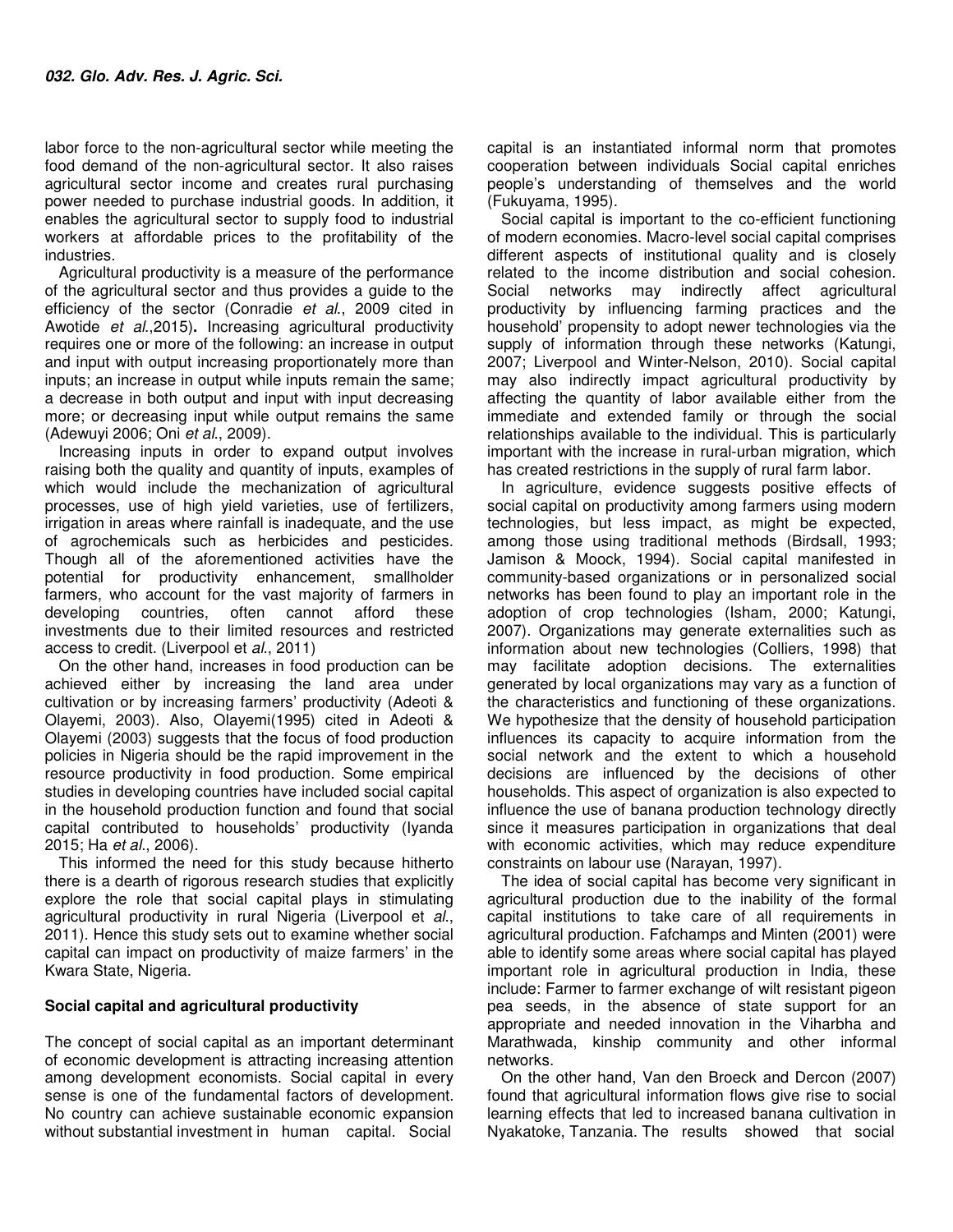effects are strongly dependent on the definition of the reference group. It emerges that no social effects are found in distance based groups, exogenous social effects linked to group education exist in informal insurance groups, and only kinship related groups generate the endogenous social effects that produce positive externalities in banana output. In other study, Odebode and .Adetunji (2010) examined the contributions of social capital to banana/plantain production in Irewole local Government Area, Osun State. The study showed the indispensable of social networks in among banana/plantain producers in Nigeria..

#### **MATERIALS AND METHODS**

The study was conducted in Kwara State. The State is adjudged as one of the optimal regions of maize production in Nigeria (Muhammed-Lawal et al. 2013). It was created on 27th May, 1967. Its capital is Ilorin. Kwara State has sixteen (16) Local Government Areas with a population of 2,371,089 (NPC, 2006). It shares local boundaries with Oyo, Ondo, Ekiti, Osun States to the South; Kebbi and Niger to the north; Kogi to the East and an international border with the Republic of Benin to the West (KWSG Diary, 2006).

Kwara State has a land area of about 35,705 square kilometer (Sq Km) and it is located between latitude 8º5′- 10º4′N and longitude4º55′-6º5′E (NPC, 2006). The average temperature ranges between 27º and 35ºC with a mean annual rainfall of 1,000-1,500mm. It has two main seasonswet and dry. The wet season is between early April and late October while the dry season is between November and late March. The natural vegetation cover consists of rainforest in the South and Guinea Savannah to the North. The climatic condition, soil type, topography and vegetation cover in the state support the cultivation of several crops of economic importance like maize, cassava, vegetables, millet, rice, yam cowpea, sorghum etc. The State is also suitable for raising livestock.

Primary data used in this study were collected from maize farmers using a multi-stage sampling technique. The first stage was the random selection of two local government areas (LGA) from the state. In the second stage, five villages were selected from each of the LGAs. The last stage involved the random selection of maize farmers from each of the villages for interview.

Consequently, only one hundred and fifty farmers that gave complete required information were used for analysis. Hence, these farmers constituted the sample size for the study. Analytical techniques employed include descriptive statistics and ordinary least square regression model. Descriptive statistics such as frequency, tables, percentages and means were used to analyze maize farmers' socio-economic characteristics and ordinary least

square regression was used to analyze whether social capital can impact on productivity of maize farmers

The Ordinary Least Square model was used in estimating the effect of social capital on productivity of arable crop farmers. The analytical frame work for the study derives mainly from household utility maximization as adopted by (Okunmadewa et al, 2005, Yusuf, 2008; Balogun and Yusuf 2011). In relating social capital to arable crop farmer's productivity, the customary or conventional model of household economic behaviour under constrained utility maximization relates the level of farmer productivity directly to the exogenous asset endowments of the household and variables describing the social and economic environment in which the farmers' makes decision.

The total factor productivity model was adopted and used in this section borrows from work of Key and McBride (2003). The model is approximated by a linear relationship. The Total Factor Productivity (TFP) is measured as the inverse of the average unit cost of production in line with Key and McBride (2003). It is defined as the inverse of the ratio of total variable cost to total output.

$$
TFP = \frac{Q}{TVC} \quad or \quad \frac{1}{AVC}
$$
  
=  $Q/\sum_{i=1}^{n} P_{xi} Xi$  *n variable inputs*  
TFP = f (X<sub>1</sub>, X<sub>2</sub>, X<sub>3</sub>, ..., X<sub>n</sub>)  
................. (1)

TFP = a + ÎXi+ gQC<sup>i</sup> + bSC<sup>i</sup> + u<sup>i</sup> ………………………. (ii)

 $TFP = Total Factor Productivity = Kg per Naira.$ 

## **Independent variables**

 $X_1$ = Sex of farmer (1=Male; 0=Female).

- $X_2$  = Age of farmer (Years)
- $X_3$ = Household size (numbers)
- $X_{4}$  Years of formal education (Years)
- $X_5$  = Marital status (Yes =1 if Married, 0=Otherwise)
- $X_6$ = Farming experience (Years)
- $X_7$  = Farm size (Hectare)
- $X_8$  = Interest rate on loan (%)
- $X_9$  = Time lag (Weeks)
- $X_{10}$  = Meeting attendance index (%)
- $X_{11}$  = Decision making Index (%)
- $X_{12}$  = Density of membership (number)

 $X_{13}$  = Cash contribution index of households to associations (Naira)

 $X_{14}$  = Labour contribution index of households to associations (man-day)

 $X_{15}$  = Heterogeneity index of associations (%)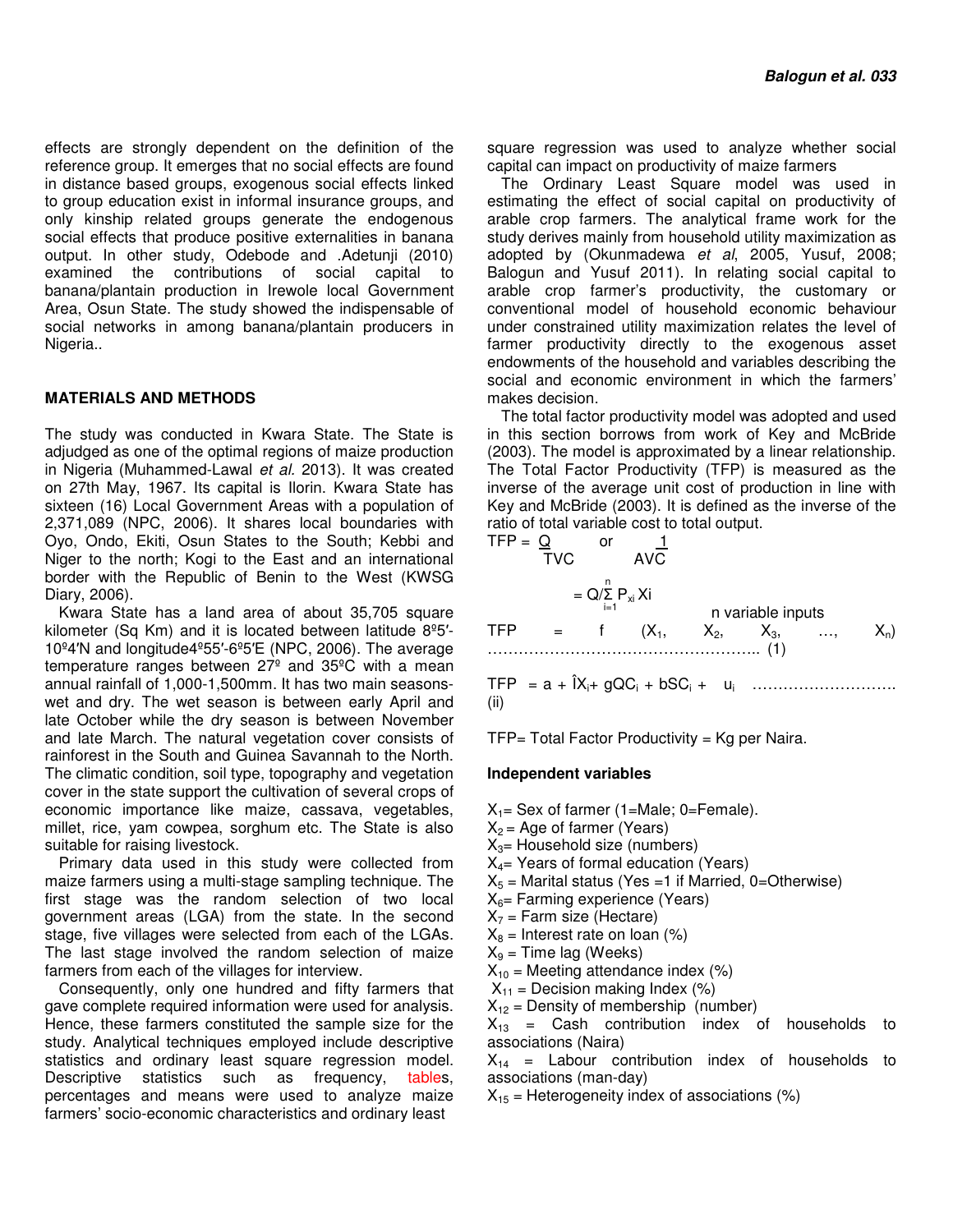| Variables                                | Description | Expected<br>Signs | Literatures                                       |
|------------------------------------------|-------------|-------------------|---------------------------------------------------|
| $Sex X_1$                                | Dummy       | Ŧ                 |                                                   |
| Age $X_2$                                | Continuous  | $\pm$             |                                                   |
| Household size $X_3$                     | Continuous  | $\pm$             |                                                   |
| Years of formal education X <sub>4</sub> | Continuous  | $\pm$             |                                                   |
| Marital status X <sub>5</sub>            | Dummy       | $\pm$             |                                                   |
| Farming experience X6                    | Continuous  |                   |                                                   |
| Farm size $X_7$                          | Continuous  | $+$               | Adeyemo, Oke and Akinola 2010; Akintayo<br>2011   |
| Interest rate on loan X <sub>8</sub>     | Continuous  |                   |                                                   |
| Time lag X <sub>9</sub>                  | Continuous  |                   |                                                   |
| Density of membership X <sub>10</sub>    | Continuous  | $+$               | Katungi<br>2007; Liverpool, Winter-Nelson<br>2010 |
| Decision making index $X_{11}$           | Continuous  | $+$               | 2007; Liverpool, Winter-Nelson<br>Katungi<br>2010 |
| Heterogeneity Index $X_{12}$             | Continuous  | $+$               | Katungi 2007; Liverpool, Winter-Nelson<br>2010    |
| Meeting attendance index $X_{13}$        | Continuous  | $+$               | Katungi 2007; Liverpool, Winter-Nelson<br>2010    |
| Cash contribution $X_{14}$               | Continuous  | $+$               | 2007; Liverpool, Winter-Nelson<br>Katungi<br>2010 |
| Labour contribution $X_{15}$             | Continuous  | $+$               | 2007; Liverpool, Winter-Nelson<br>Katungi<br>2010 |

 **Table 1:** A priori expectation of the exogenous variables affecting farmers' productivity

Source: Authors' compilation, 2012

## **Social Capital construct**

It has been argued that social capital like physical capital can be in part consumption good (Grootaert, 1999). It is therefore imperative to validate the assumption of social capital being truly a capital. In order to do this, the study will investigate the existence of bi-causality between social capital and productivity with the aid of an instrumental variable.

Density of membership: This is measured by the number of farmer's membership in existing associations. A complete inventory existing associations was made at the farmer was then given that inventory and asked which associations they are members. In other words, the proportion of membership of associations by arable farmer's was found and rescaled to 100.

Decision making index: It has been argued that associations, which follow a democratic pattern of decisionmaking, are more effective than others. The questionnaire asked association members to evaluate subjectively whether they were "very active" "active" or "not very active" "passive" "very passive" or not participating in the group's decision making. This response was scaled from 4 to 0 respectively, and averaged across the three most important groups in each household. The summation was calculated from subjective responses from the households' members on their rating in participation in decision making in three important associations to them. The responses were averaged across the three associations and multiplied by 100 for each.

Heterogeneity index: The questionnaire identifies the three most important associations for each farmer. For those associations, a number of supplementary questions were asked including the internal homogeneity of the group. This was rated according to twelve criteria: neighborhood, kin group, same occupation, same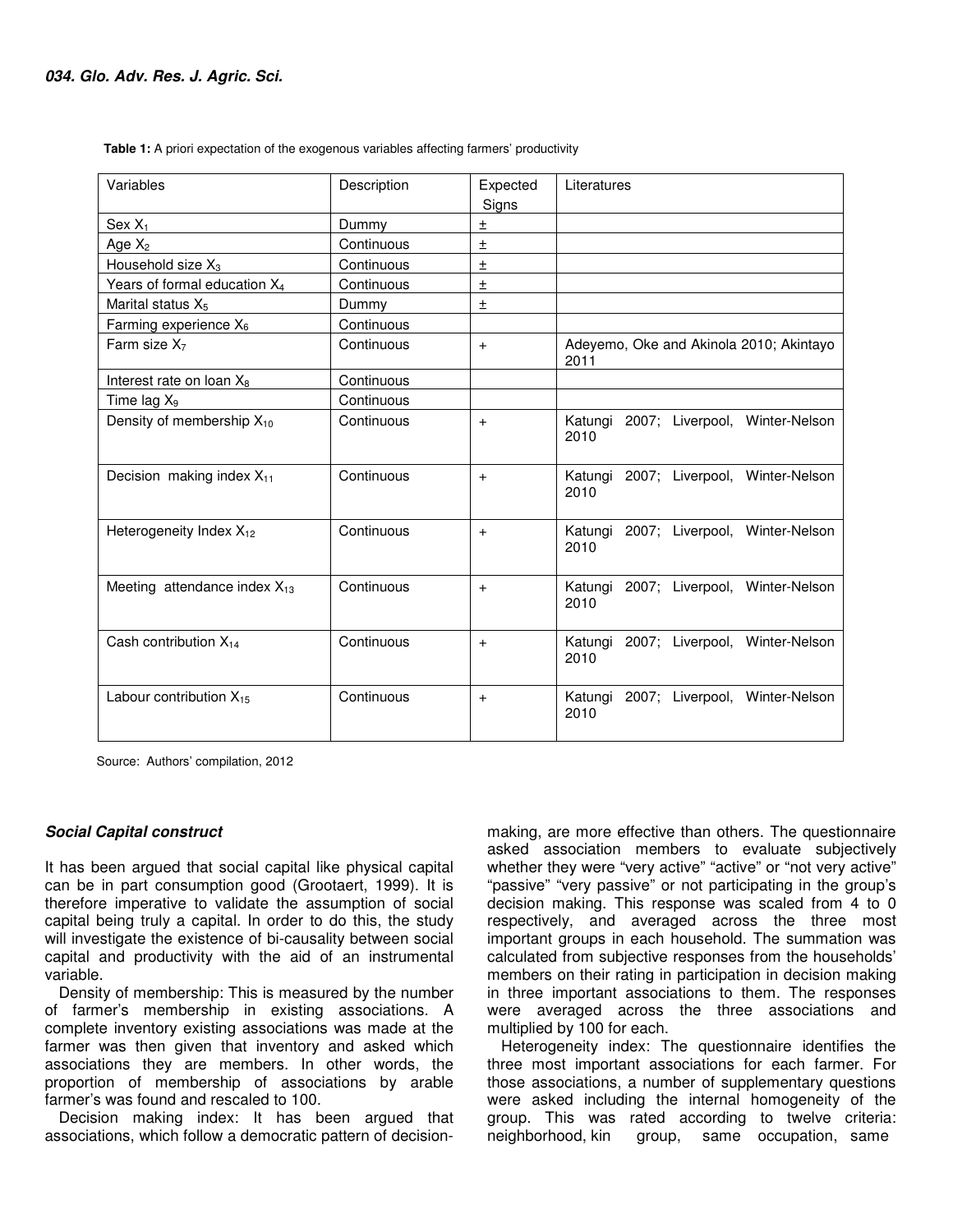| Variable                      | Mean    | <b>SD</b> | Minimum  | <b>Maximum</b> |
|-------------------------------|---------|-----------|----------|----------------|
| Age                           | 45.8    | 11.9      | 23.0     | 76.0           |
| Household size                | 6.7     | 3.1       | 1.0      | 18.0           |
| Time lag (weeks)              | 4.7     | 3.2       | 0        | 20             |
| Social capital aggregate (%)  | 20.45   | 14.16     | $\Omega$ | 100.0          |
| Decision Making Index (%)     | 52.61   | 14.45     | 37.5     | 100.0          |
| Membership density            | 4.4     | 2.0       |          | 10             |
| Cash contribution (Naira)     | 1933.74 | 1379.13   | $\Omega$ | 6100           |
| Meeting attendance (%)        | 50.35   | 16.60     | 13.63    | 100.0          |
| Labour contribution (man-day) | 0.571   | 0.111     | 0.0      | 1.2            |
| Heterogeneity index (%)       | 61.14   | 5.94      | 53.33    | 76.15          |

 **Table 2:** Selected characteristics of maize farmers

Authors' compilation, 2012

economic status, same religion, same political, same gender, same age, same education level, cultural practices, belief and trust. Hence, for each of the factors a yes response was coded 2 while no was coded 1 (Lawal et al., 2009). A maximum score of 24 for each association represents the highest level of heterogeneity. The score of the three associations were averaged for each arable farmer by dividing by maximum score 72 to obtain the index. The resulting index was then multiplied by 100 (whereby a zero value represents complete homogeneity and 100 correspond to the highest heterogeneity).

Meeting attendance index: This index was measured by finding the number of times members of association actually met as a group over a period of time This is obtained by summing up of attendance of the farmer house arable farmer's household members at meeting and relating it to the number of scheduled meetings of the associations. The value is multiplied by 100.

Cash contribution index: This was achieved by taking records of payment of membership dues and other contributions. The summation of the total cash contributed to the various associations, which the farmer's belongs to was calculated. The actual contribution for each farmer was rescaled by dividing the amount by the contribution by household members relative to average data and multiplying the resultant fraction by 100.

Labour Contribution index: This is the number of days that individual members belonging to institution claimed to have worked for their institutions. This represents total numbers of man- hour's days worked by farmer's household members. This is also rescaled to 100 using the same method of cash contribution

Aggregate Social Capital Index: This was obtained by the multiplication of density of membership, heterogeneity index and decision making index Following Grootaert (1999), The resultant index is normalized to maximum value of 100.

# **RESULTS AND DISCUSSIONS**

The summary statistics of some selected characteristics of maize farmers is shown in Table 2. The result shows that the mean age and household size of maize farmers were 46.0 $\pm$ 11.9 years and 7  $\pm$  3.1 persons respectively; depicting that they were in their economically active and productive years. This is consistent with the findings in Iyanda et al. (2014) and Yusuf (2008) that reported an average household size of 7 persons for farmers in southwest Nigeria. Time lag for credit procurement was about 4.7 weeks and participation in decision making was moderate (51.5) among the farmers while their labour contribution in association they belong was low.

Table 3 depicts the effect of social capital on productivity of maize farmers in Kwara state Nigeria. The basic model is shown in the first column of the table. This model shows that about 18.4% of the variations in productivity of maize farmers were explained by the specified socioeconomic/demographic, farm specific and credit variables. However, the result reveals that only age and household size significantly affected farmers' productivity. Age of farmer is positive and significantly increased farm productivity. A year increase in age of farmer increased his/her productivity by 0.86%. The implication is that, as farmer advances in age, his/her experience increases and there is tendency to adopt technology that will increase production output. In case of large household, the result reveals a reduced productivity with increase in household size. The implication might be because the increase in household size is not being used for agricultural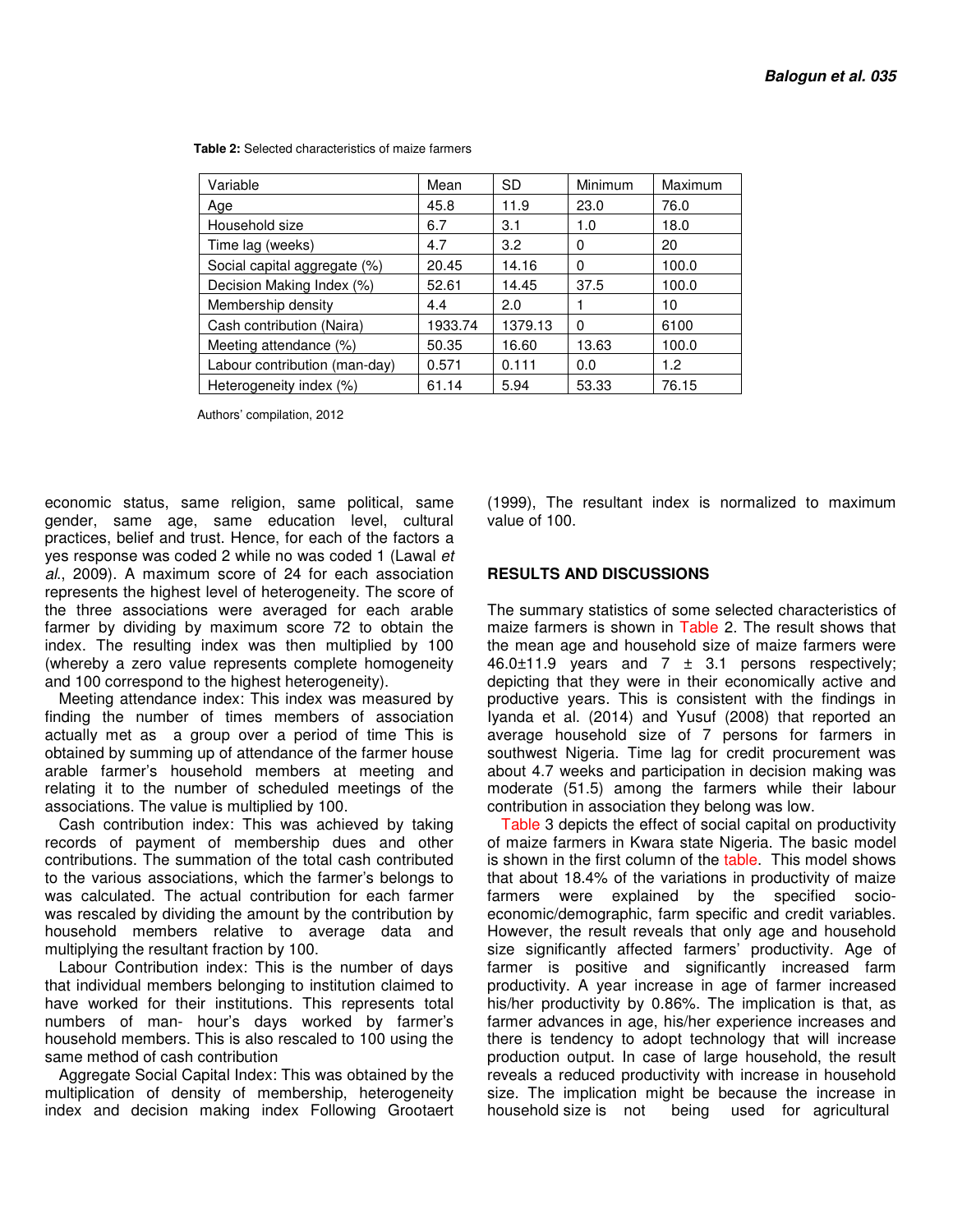|                                          | Basic model |            | Multiplicative model |            | Additive model |            | Social<br>capital<br>without<br>Instrument | Social Capital<br>with Instrument         |
|------------------------------------------|-------------|------------|----------------------|------------|----------------|------------|--------------------------------------------|-------------------------------------------|
| Variables                                | Coefficient | T-stat     | Coefficient          | T-stat     | Coefficient    | T-stat     | Coefficient                                | Coefficient                               |
| Constant                                 | 4.7907      | 19.31***   | 4.9214               | 19.31***   | 4.9282         | $13.78***$ | 4.9214(19.31)***                           | 5.7959(7.68)***                           |
| Sex                                      | $-0.0539$   | $-0.54$    | $-0.0407$            | $-0.41$    | $-0.0439$      | $-0.43$    | $-0.0407(-0.41)$                           | $-0.0919(-0.69)$                          |
| Age (yrs)                                | 0.0086      | $1.80*$    | 0.0075               | 1.58       | 0.0059         | 1.23       | 0.0075(1.58)                               | 0.0006(0.22)                              |
| Marital status                           | $-0.2060$   | $-1.50$    | $-0.2034$            | $-1.49$    | $-0.1799$      | $-1.28$    | $-0.2034$ $(-1.49)$                        | $-0.0981(-0.51)$                          |
| Household size                           | $-0.0824$   | $-4.92***$ | $-0.0778$            | $-4.64***$ | $-0.0772$      | $-4.59***$ | $-0.0778(-$<br>$4.64$ <sup>***</sup>       | $-0.0917(-$<br>$4.04$ <sup>***</sup>      |
| Education(yrs)                           | 0.0068      | 0.80       | 0.0085               | 1.00       | $-0.0007$      | $-0.08$    | 0.0085(1.00)                               | 0.0007(0.06)                              |
| Farming<br>Experience(yr)                | $-0.0057$   | $-0.90$    | $-0.0045$            | $-0.71$    | $-0.0039$      | $-0.63$    | $-0.0045(-0.71)$                           | $-0.0239(-1.61)$                          |
| Farm size(ha)                            | 0.0255      | 0.75       | 0.0214               | 0.64       | 0.0360         | 1.09       | 0.0214(0.64)                               | 0.0836(1.42)                              |
| Interest<br>rate<br>charged              | 0.0071      | 1.26       | 0.0078               | 1.38       | 0.0049         | 0.87       | 0.0078(1.38)                               | 0.0001(0.02)                              |
| Credit time lag<br>(% )                  | $-0.0121$   | $-1.48$    | $-0.138$             | $-1.69*$   | $-0.0119$      | $-1.43$    | $-0.138(-1.69)^{*}$                        | $-0.0174$<br>$(-$<br>$2.02$ <sup>**</sup> |
| Social<br>capital<br>(% )                |             |            | $-0.0092$            | $1.93*$    |                |            | $-0.0092(1.93)^{*}$                        | $-0.0155(2.47)$ **                        |
| of<br>Density<br>membership<br>(number)  |             |            |                      |            | $-0.0020$      | $-0.94$    |                                            |                                           |
| Decision<br>making<br>Index<br>(% )      |             |            |                      |            | $-0.0049$      | $-1.73*$   |                                            |                                           |
| Cash<br>contribution<br>(Naira)          |             |            |                      |            | 0.0013         | 0.58       |                                            |                                           |
| Labour<br>contribution<br>index (manday) |             |            |                      |            | 0.0063         | $3.26***$  |                                            |                                           |
| Meeting<br>attendance<br>index (%)       |             |            |                      |            | 0.0006         | 0.22       |                                            |                                           |
| Heterogeneity<br>index (%)               |             |            |                      |            | 0.0008         | 0.31       |                                            |                                           |
| Number<br>of<br>observation              | 150         |            | 150                  |            | 150            |            | 150                                        | 150                                       |
| F-statistic                              | 4.78        |            | 4.76                 |            | 4.37           |            | 4.76                                       | 3.46                                      |
| $R^2$                                    | 0.235       |            | 0.2551               |            | 0.3285         |            | 0.2551                                     | 0.2764                                    |
| Adj $R^2$                                | 0.1858      |            | 0.2015               |            | 0.2533         |            | 0.2015                                     | 0.238                                     |

#### **Table 3:** Effect of Social capital on maize farmers' productivity with and without instrument

Significance level at \*\*\*1%; \*\*5%; \*10% Source: Field survey, February 2012

production, hence, depleting other resources that could have been put into production (Iyanda et al., 2014).

Moreover, the second column of the table depicts the multiplicative social capital variables. The inclusion of this variable led to slight improvement in the adjusted  $R^2$ , along with the socio-economic/demographic variables, aggregate social capital index significantly influenced the farmer's

productivity. The variables that significant affected farmer's productivity were household size, credit time lag and aggregate social capital. The result shows that an increase in household size reduced farmer's productivity by 7.8% while a week increase in credit time lag decreased farmer's productivity by 0.14. At mean social capital index of 16.22, the coefficient of the variables shows that 100% increase in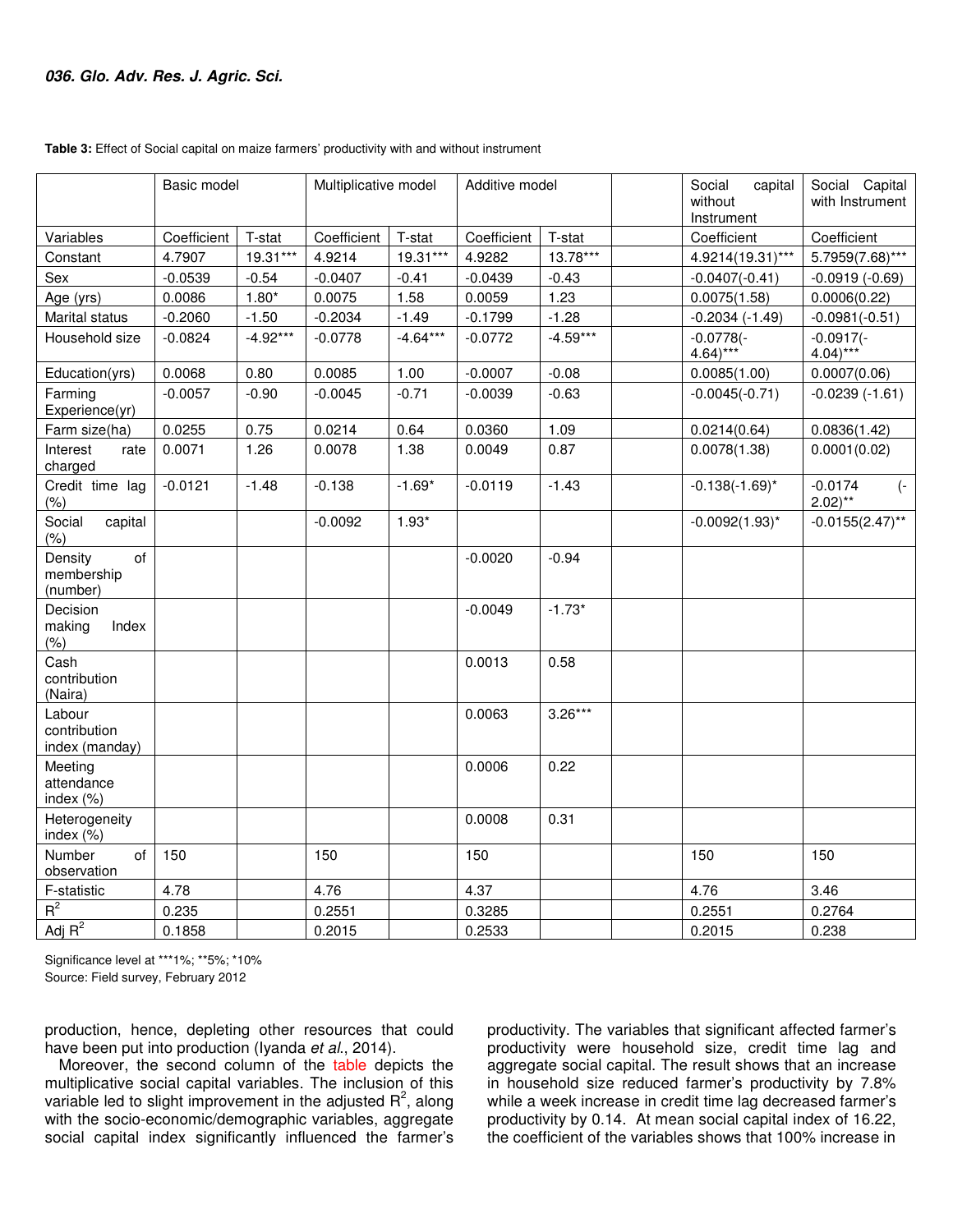social capital increased productivity of farmer by 0.92%. The result supports Adeyeye (1986) and Idumah (2006) who observed that social capital enhances productivity among crop farmers in the humid forest, dry savannah, and moist savannah agro-ecological zones of Nigeria. This is likely due to the fact that social network tends to promote membership welfare and reduce conflict, which is important for enhancing productivity of farming households.

The third column of the table shows the inclusion of six additive dimensions of social capital variables identified by this study. These include: density of membership, decision making index, cash contribution index, labour contribution index, meeting attendance and heterogeneity index. This new model has a better explanatory power as reflected in the adjusted  $R^2$  of 0.253. This disaggregation shows that the effects of socio-economic/demographic, social capital and credit variables on productivity were traceable to household size, decision making index and labour contribution. The result implies that active participation in decision making actually decreased farmer's productivity. Thus, high level of commitment to associations can reduce productivity of farmer if the time he supposes to attend to farm issues were spent attending to association's matters that are of no benefit to the farmer. However, labour contribution index was found to positively affect maize farmers' productivity. According to Iyanda (2015), that labour contribution otherwise called Aaro in local parlance, (Aaro is a source of labour reciprocity in which members exchange turns on one another's farm), ability to reduce the cost of labour has productivity enhancing effect on farmers. The result also indicates that an additional member to household resulted in 7.7% reduction in farmer's productivity. This is the situation when the additional member is not contributing into labour needs of the farmers. The table further presents the result of the existence of bi-directional causality with the aid of instrumental variable. Using the aggregate social capital model, the original social capital index was replaced by an instrumental variable index of trust. The result of the instrumental variable showed an improvement in the adjusted  $R^2$  from 0.2015 to 0.238 compared with the use of the actual social capital index. The instrumental variable method leads to higher coefficient (0.0155) for the social capital index than in the OLS method where it was 0.0092. A reverse causality could have been accepted if there is no improvement or reduction in  $R^2$  as well as reduction or lack of improvement in the instrumented variable. Since, there is improvement on both counts, one can infer the absence of significant reverse causality and thus confirms the exogeneity of social capital. However, 100% increase in the level of instrumented social capital increased output per naira of maize farmer by 1.2%. This is 0.63% point higher than the value recorded for the OLS estimation.

#### **CONCLUSIONS AND RECOMMENDATIONS**

This study explored the role that social network plays in stimulating agricultural productivity in rural Nigeria. Social capital has been identified to be a veritable factor in giving great opportunities, as regards access to resources which often hinder farmers' production if lacked. Therefore, based on the empirical evidence emanating from analytical tools employed for this study, the following conclusions may be made:

Results revealed that, farmers' household size reduce his productivity. The implication is that an additional member to household is not being used for agricultural production, hence, depleting other productive resources that could have been put into production. In the same vein, an increase in time when credit is requested for and actual securing it (credit time lag) significantly reduced farmers' productivity. On considering the social capital variables, the result further indicated that labour contribution of the farmers to associations they belong enhance farmers' productivity while, conversely, decision making index caused a reduction farmers' productivity.

On the other hand, examining the existence of bidirectional causality between social capital and farmers' Productivity, the result indicated the absence of significant reverse causality and thus confirms the exogeneity of social capital. Hence 100% increase in the level of instrumented social capital increased per capita output of arable crops farmers by 1.2%. This is 0.63% point higher than the value recorded for the OLS estimation.

Consequent on the foregoing, the following is recommended for policy considerations:

• Credit time-lag was found to decrease farmers 'productivity in Kwara State. Given the timeliness required in agricultural production, it is thus suggested that both private and government organizations should be involved in timely delivery of credit. Also, farmers should exploit their social capital, as it has been found to enhance timely access to productive resources including credit.

• Farmers in the rural areas should be encouraged to be involved in local level institution's activities as a way of reducing poverty, which consequently will improve agricultural productivity at large. It is not enough to belong to a local organization, active participation in such organization is very important and this can be achieved through regular meeting attendance and directly involve in the decision making of the group.

#### **REFERENCES**

Abdoulaye BA, Alene TA, Manyong VM (2015). Impact of Access to Credit on Agricultural Productivity: Evidence from Smallholder Cassava Farmers in Nigeria. A Contributed paper Prepared for Oral Presentation at the International Conference of Agricultural Economists (ICAE) Milan, Italy August 9-14, 2015